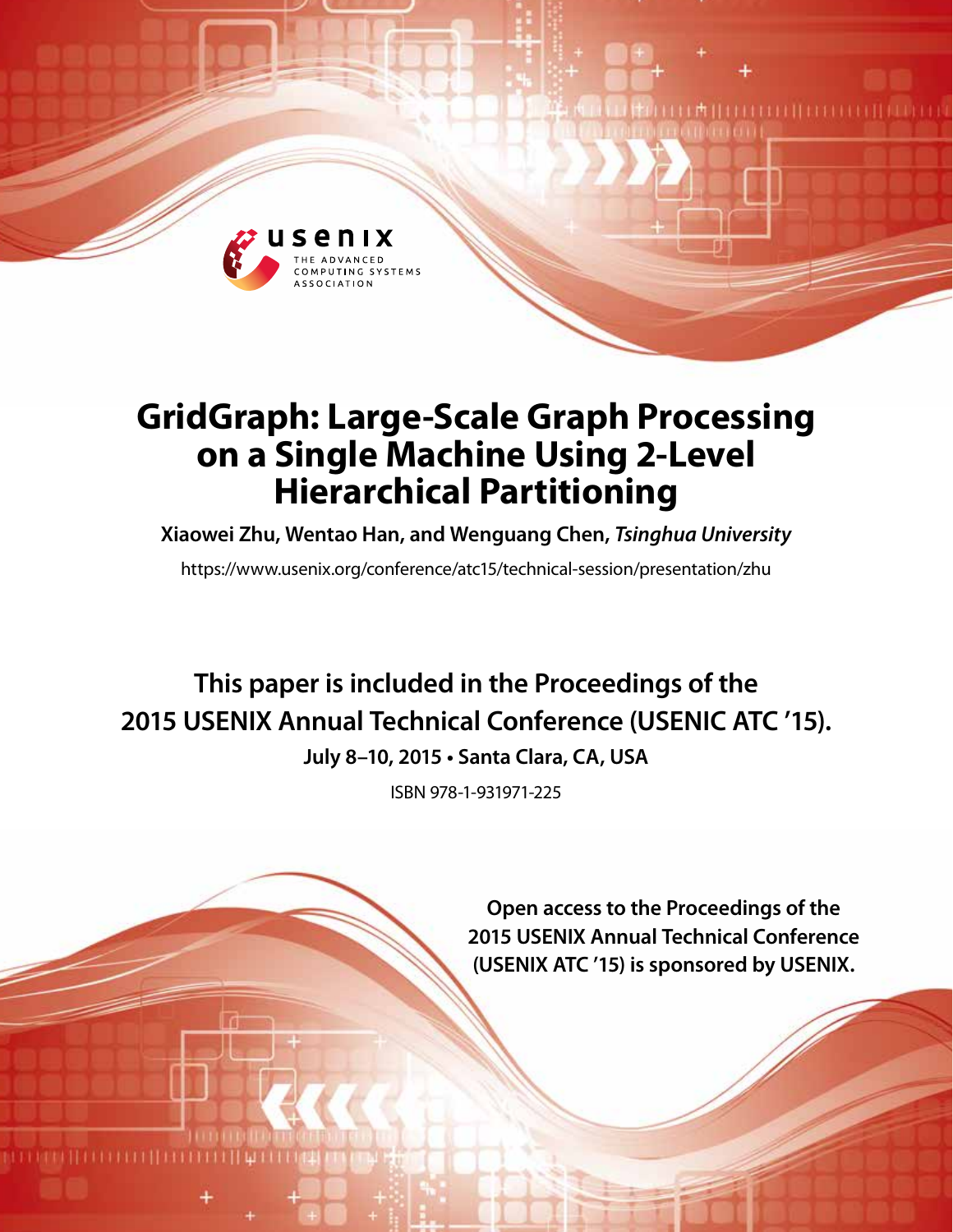### GridGraph: Large-Scale Graph Processing on a Single Machine Using 2-Level Hierarchical Partitioning

Xiaowei Zhu, Wentao Han, and Wenguang Chen

Department of Computer Science and Technology, Tsinghua University {zhuxw13,hwt04}@mails.tsinghua.edu.cn, cwg@tsinghua.edu.cn

#### Abstract

In this paper, we present GridGraph, a system for processing large-scale graphs on a single machine. Grid-Graph breaks graphs into 1D-partitioned vertex chunks and 2D-partitioned edge blocks using a first fine-grained level partitioning in preprocessing. A second coarsegrained level partitioning is applied in runtime. Through a novel dual sliding windows method, GridGraph can stream the edges and apply on-the-fly vertex updates, thus reduce the I/O amount required for computation. The partitioning of edges also enable selective scheduling so that some of the blocks can be skipped to reduce unnecessary I/O. This is very effective when the active vertex set shrinks with convergence.

Our evaluation results show that GridGraph scales seamlessly with memory capacity and disk bandwidth, and outperforms state-of-the-art out-of-core systems, including GraphChi and X-Stream. Furthermore, we show that the performance of GridGraph is even competitive with distributed systems, and it also provides significant cost efficiency in cloud environment.

#### 1 Introduction

There has been increasing interests to process large-scale graphs efficiently in both academic and industrial communities. Many real-world problems, such as online social networks, web graphs, user-item matrices, and more, can be represented as graph computing problems.

Many distributed graph processing systems like Pregel [17], GraphLab [16], PowerGraph [8], GraphX [28], and others [1, 22] have been proposed in the past few years. They are able to handle graphs of very large scale by exploiting the powerful computation resources of clusters. However, load imbalance [11, 20], synchronization overhead [33] and fault tolerance overhead [27] are still challenges for graph processing in distributed environment. Moreover, users need to be skillful since tuning a cluster and optimizing graph algorithms in distributed systems are non-trivial tasks.

GraphChi [13], X-Stream [21] and other out-of-core systems [9, 15, 31, 34] provide alternative solutions. They enable users to process large-scale graphs on a single machine by using disks efficiently. GraphChi partitions the vertices into disjoint intervals and breaks the large edge list into smaller shards containing edges with destinations in corresponding intervals. It uses a vertexcentric processing model, which gathers data from neighbors by reading edge values, computes and applies new values to vertices, and scatters new data to neighbors by writing values on edges. By using a novel parallel sliding windows method to reduce random I/O accesses, GraphChi is able to process large-scale graphs in reasonable time. However, its sharding process requires the edges in every shard to be sorted by sources. This is a very time consuming process since several passes over edges are needed. Fragmented accesses over several shards are often inevitable, decreasing the usage of disk bandwidth. X-Stream introduces an edge-centric scattergather processing model. In the scatter phase, X-Stream streams every edge and generates updates to propagate vertex states. In the gather phase, X-Stream streams every update, and applies it to the corresponding vertex state. Accesses to vertices are random and happen on a high level of storage hierarchy which is small but fast. And accesses to edges and updates fall into a low level of storage hierarchy which is large but slow. However, these accesses are sequential so that maximum throughput can be achieved. Although X-Stream can leverage high disk bandwidth by sequential accessing, it needs to generate updates which could be in the same magnitude as edges, and its lack of support on selective scheduling could also be a critical problem when dealing with graphs of large diameters.

We propose GridGraph, which groups edges into a "grid" representation. In GridGraph, vertices are partitioned into 1D chunks and edges are partitioned into 2D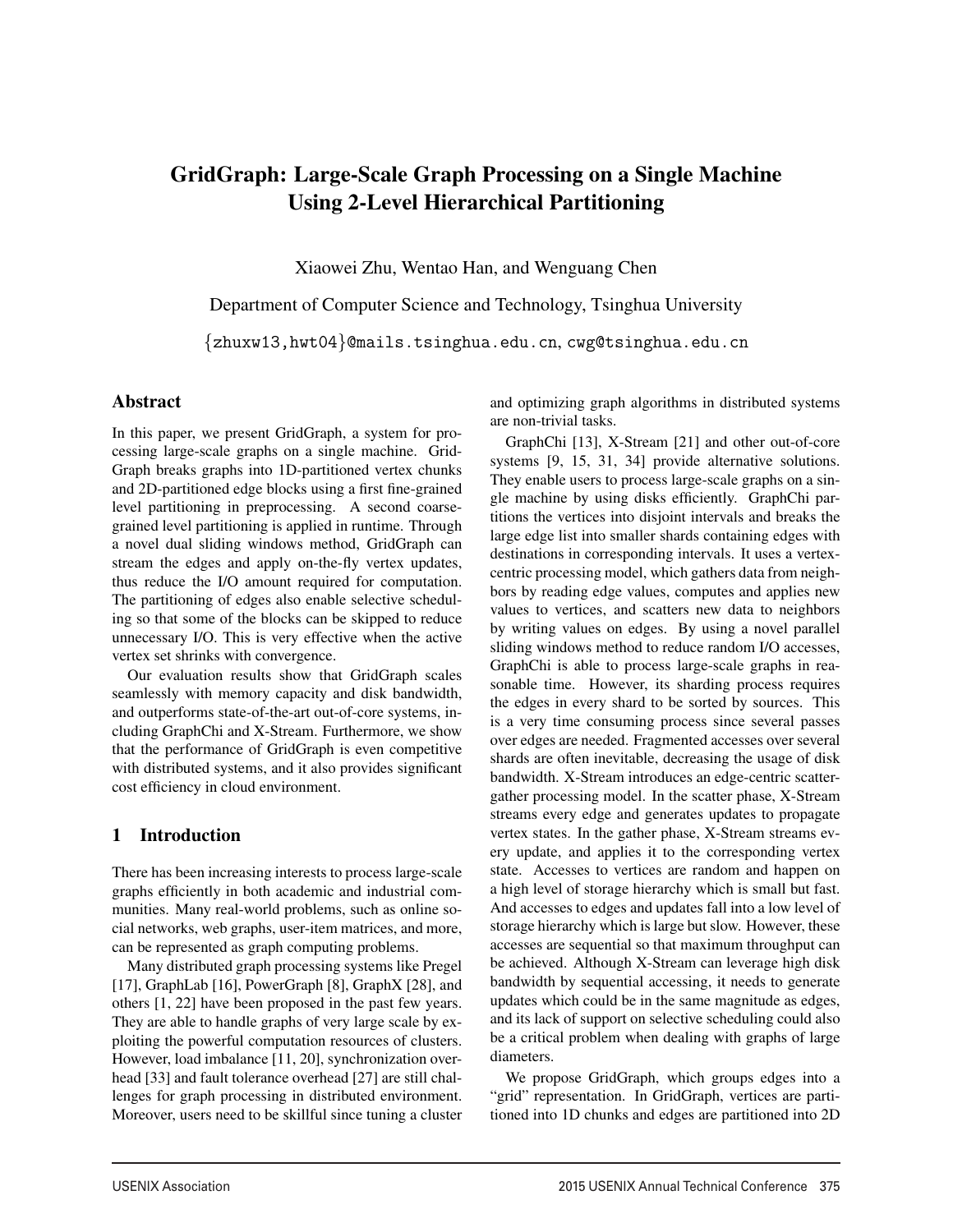blocks according to the source and destination vertices. We apply a logical higher level of partitioning in runtime. Chunks and blocks are grouped into larger ones for I/O efficiency. Different from current vertex-centric or edge-centric processing model, GridGraph combines the scatter and gather phases into one "streaming-apply" phase, which streams every edge and applies the generated update instantly onto the source or destination vertex. By aggregating the updates, only one pass over the edge blocks is needed. This is nearly optimal for iterative global computation, and is suited to both in-memory and out-of-core situations. Moreover, GridGraph offers selective scheduling, so that streaming on unnecessary edges can be reduced. This significantly improves performance for many iterative algorithms.

We evaluate GridGraph on real-world graphs and show that GridGraph outperforms state-of-the-art out-ofcore graph engines by up to an order of magnitude. We also show that GridGraph has competitive performance to distributed solutions, and is far more cost effective and convenient to use. In summary, the contributions of this paper are:

- A novel grid representation for graphs, which can be generated from the original edge list using a fast range-based partitioning method. Different from the index plus adjacency list or shard representation that requires sorting, edge blocks of the grid can be transformed from an unsorted edge list with small preprocessing overhead, and can be utilized for different algorithms and on different machines.
- A 2-level hierarchical partitioning schema, which is effective for not only out-of-core but also inmemory scenarios.
- A fast streaming-apply graph processing model, which optimizes I/O amount. The locality of vertex accesses is guaranteed by dual sliding windows. Moreover, only one sequential read of edges is needed and the write amount is optimized to the order of vertices instead of edges.
- A flexible programming interface consisting of two streaming functions for vertices and edges respectively. Programmers can specify an optional userdefined filter function to skip computation on inactive vertices or edges. This improves performance significantly for iterative algorithms that active vertex set shrinks with convergence.

The remaining part of this paper is organized as follows. Section 2 describes the grid representation, which is at the core of GridGraph. Section 3 presents the computation model, and the 2-level hierarchical partitioning schema. Section 4 evaluates the system, and compares it with state-of-the-art systems. Section 5 discusses related works, and finally Section 6 concludes the paper.

#### 2 Graph Representation

The grid representation plays an important role in Grid-Graph. We introduce the details of the grid format, as well as how the fast partitioning process works. We also make a comparison with other out-of-core graph engines and discuss the trade-offs in preprocessing.

#### 2.1 The Grid Format

Partitioning is employed to process a graph larger than the memory capacity of a single machine. GraphChi designs the shard data format, and stores the adjacency list in several shards so that each shard can be fit into memory. Vertices are divided into disjoint intervals. Each interval associates a shard, which stores all the edges with destination vertex in the interval. Inside each shard, edges are sorted by source vertex and combined into the compact adjacency format. X-Stream also divides the vertices into disjoint subsets. A streaming partition consists of a vertex set, an edge list and an update list, so that data of each vertex set can be fit into memory. The edge list of a streaming partition (in the scatter phase) consists of all edges whose source vertex is in the partition's vertex set. The update list of a streaming partition (in the gather phase) consists of all updates whose destination vertex is in the partition's vertex set.

GridGraph partitions the vertices into *P* equalized vertex chunks. Each chunk contains vertices within a contiguous range. The whole  $P \times P$  blocks can be viewed as a grid, and each edge is put into a corresponding block using the following rule: the source vertex determines the row of the block and the destination vertex determines the column of the block. Figure 1(b) illustrates how GridGraph partitions the example graph in Figure 1(a). There are 4 vertices in this graph and we choose  $P = 2$  for this example.  $\{1, 2\}$  and  $\{3, 4\}$  are the 2 vertex chunks. For example, Edge (3, 2) is partitioned to Block (2, 1) since Vertex 3 belongs to Chunk 2 and Vertex 1 belongs to Chunk 1.

In addition to the edge blocks, GridGraph creates a metadata file which contains global information of the represented graph, including the number of vertices *V* and edges *E*, the partition count *P*, and the edge type *T* (to indicate whether the edges are weighted or not). Each edge block corresponds to a file on disks.

GridGraph does preprocessing in the following way:

1. The main thread sequentially reads edges from original unordered edge list and divides them into batches of edges and pushes each batch to the task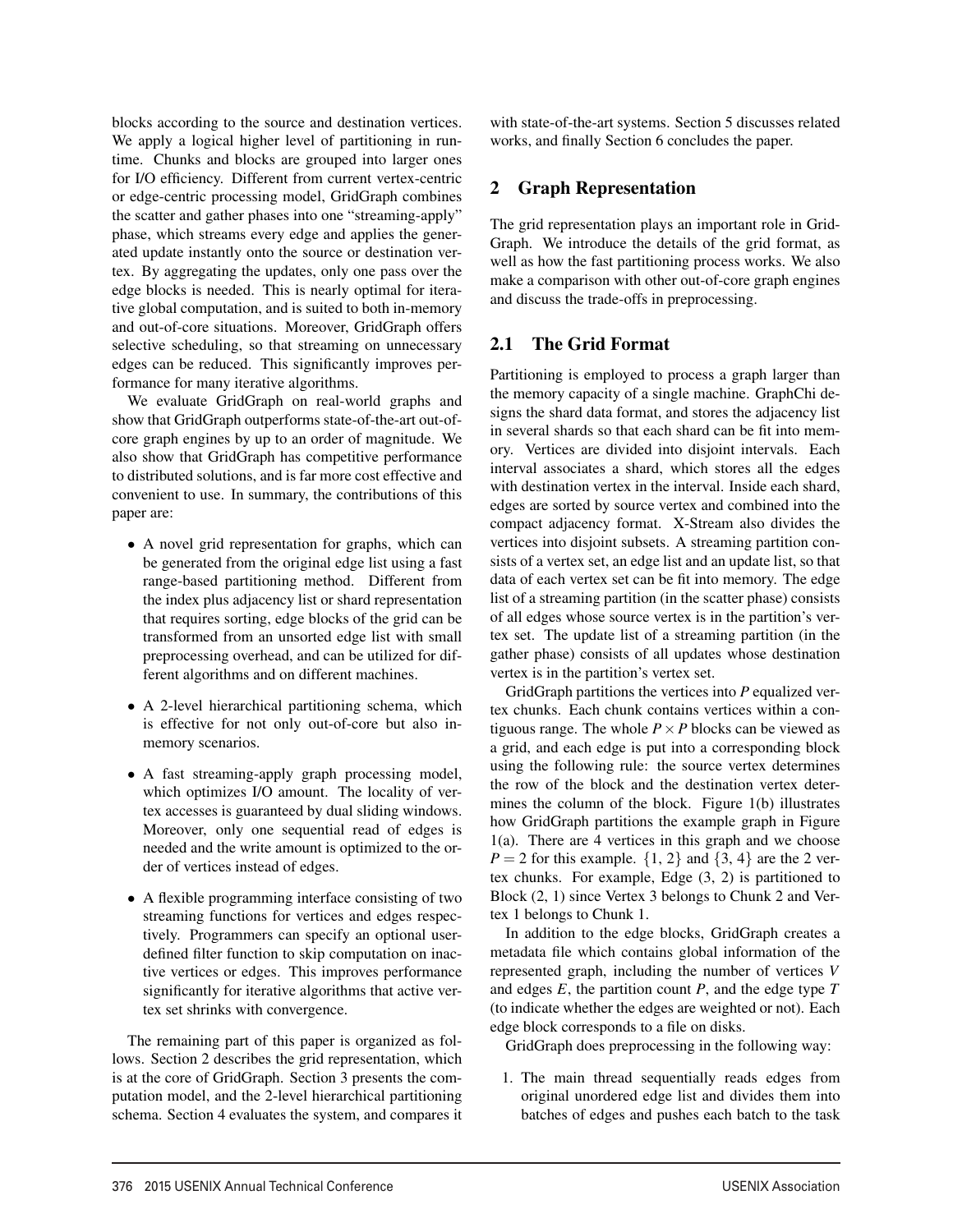

Figure 1: Organization of the edge blocks



Figure 2: Edge block size distribution of Twitter graph using a  $32 \times 32$  partitioning.

queue (to achieve substantial sequential disk bandwidth, we choose 24MB to be the size of each edge batch).

2. Each worker thread fetches a task from the queue, calculates the block that each edge in this batch belongs to, and appends the edge to the corresponding edge block file. To improve I/O throughput, each worker thread maintains a local buffer of each block, and flushes to files once the buffer is full.

After the partitioning process, GridGraph is ready to do computation. However, due to the irregular structure of real world graphs, some edge blocks might be too small to achieve substantial sequential bandwidth on HDDs. Figure 2 shows the distribution of edge block sizes in Twitter [12] graph using a  $32 \times 32$  partitioning, which conforms to the power-law [7], with a large number of small files and a few big ones. Thus full sequential bandwidth can not be achieved sometimes due to potentially frequent disk seeks. To avoid such performance loss, an extra merge phase is required for GridGraph to perform better on HDD based systems, in which the edge block files are appended into a large file one by one and the start offset of each block is recorded in metadata. The time taken by each phase is shown in Section 4.

#### 2.2 Discussion

Different from the shard representation used in GraphChi, GridGraph does not require the edges in each block to be sorted. This hence reduces both I/O and computation overhead in preprocessing. We only need to read and write the edges from and to disks once, rather than several passes over the edges in GraphChi. This lightweight preprocessing procedure can be finished very quickly (see Table 2), which is much faster than the preprocessing of GraphChi.

X-Stream, on the other hand, does not require explicit preprocessing. Edges are shuffled to several files according to the streaming partition. No sorting is required and the number of partitions is quite small. For many graphs that all the vertex data can be fit into memory, only one streaming partitions is needed. However, this partitioning strategy makes it inefficient for selective scheduling, which can largely affect its performance on many iterative algorithms that only a portion of the vertices are used in some iterations.

It takes very short time for GridGraph to complete the preprocessing. Moreover, the generated grid format can be utilized in all algorithms running on the same graph. By partitioning, GridGraph is able to conduct selective scheduling and reduce uncessary accesses to edge blocks without active edges<sup>1</sup>. We can see that this contributes a lot in many iterative algorithms like BFS and WCC (see Section 4), which a large portion of vertices are inactive in many iterations.

The selection of the number of partitions *P* is very important. With a more fine-grained partitioning (which means a larger value of *P*), while the preprocessing time becomes longer, better access locality of vertex data and more potential in selective scheduling can be achieved. Thus a larger *P* is preferred in partitioning. Currently, we choose *P* in such a way that the vertex data can be fit into last level cache. We choose *P* to be the minimum integer such that

$$
\frac{V}{P} \times U \leq C,
$$

where *C* is the size of last level cache and *U* is the data size of each vertex. This partitioning shows not only good performance (especially for in-memory situations) but also reasonable preprocessing cost. In Section 4, we evaluate the impact of *P* and discuss the trade-offs inside.

#### 3 The Streaming-Apply Processing Model

GridGraph uses a streaming-apply processing model in which only one (read-only) pass over the edges is required and the write I/O amount is optimized to one pass over the vertices.

 $<sup>1</sup>$ An edge is active if its source vertex is active.</sup>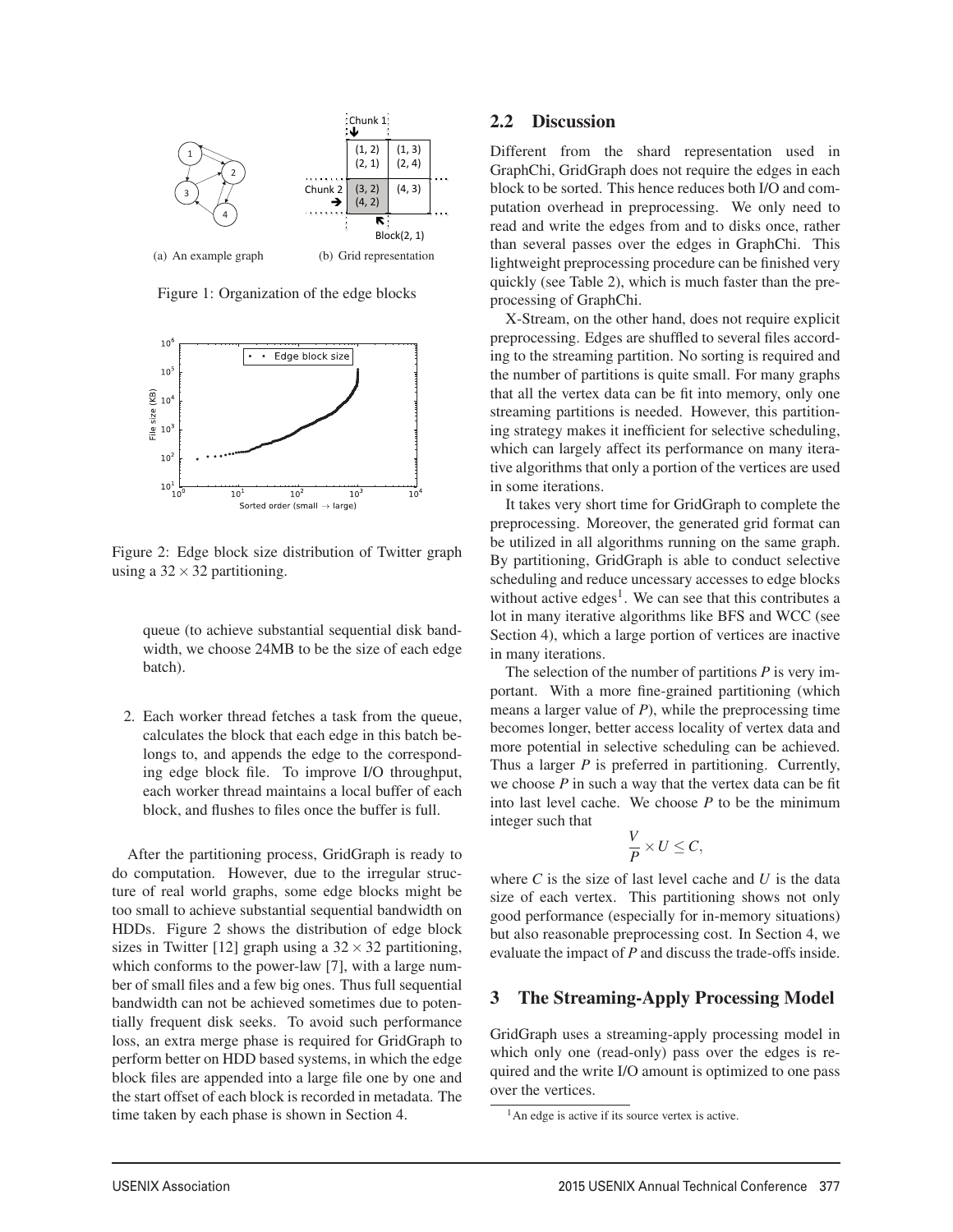#### 3.1 Programming Abstraction

GridGraph provides 2 functions to stream over vertices (Algorithm 1) and edges (Algorithm 2).

| <b>Algorithm 1</b> Vertex Streaming Interface                               |
|-----------------------------------------------------------------------------|
| <b>function</b> STREAMVERTICES $(F_v, F)$                                   |
| $Sum = 0$                                                                   |
| for each vertex do                                                          |
| <b>if</b> $F(\text{vertex})$ then                                           |
| $Sum += Fv(edge)$                                                           |
| end if                                                                      |
| end for                                                                     |
| return Sum                                                                  |
| end function                                                                |
|                                                                             |
| <b>Algorithm 2</b> Edge Streaming Interface                                 |
| <b>function</b> STREAMEDGES( $F_e$ , $F$ )                                  |
| $Sum = 0$                                                                   |
| for each active <i>block</i> do<br>$\triangleright$ block with active edges |
| for each <i>edge</i> $\in$ block <b>do</b>                                  |
| <b>if</b> $F$ (edge.source) <b>then</b>                                     |
| $Sum += F_e (edge)$                                                         |
| end if                                                                      |
|                                                                             |

| end for                                                              |
|----------------------------------------------------------------------|
| end for                                                              |
| return Sum                                                           |
| end function                                                         |
| $F$ is an optional user defined function which accepts               |
| a vertex as input and should returns a boolean value to              |
| indicate whether the vertex is needed in streaming. It is            |
| used when the algorithm needs selective scheduling to                |
| skip some useless streaming and is often used together               |
| with a bitmap, which can express the active vertex set               |
| compactly. $F_e$ and $F_v$ are user defined functions which          |
| describe the behavior of streaming. They accept an edge              |
| (for $F_e$ ), or a vertex (for $F_v$ ) as input, and should return a |
| value of type $R$ . The return values are accumulated and            |
| as the final reduced result to user. This value is often             |
| used to get the number of activated vertices, but is not             |
| restricted to this usage e a users can use this function to          |

restricted to this usage, e.g. users can use this function to get the sum of differences between iterations in PageRank to decide whether to stop computation.

GridGraph stores vertex data on disks. Each vertex data file corresponds to a vertex data vector. We use the memory mapping mechanism to reference vertex data backed in files. It provides convenient and transparent access to vectors, and simplifies the programming model: developers can treat it as normal arrays just as if they are in memory.

We use PageRank [19] as an example to show how to implement algorithms using GridGraph (shown in Algorithm  $3<sup>2</sup>$ ). PageRank is a link analysis algorithm that calculates a numerical weighting to each vertex in the graph to measure its relative importance among the vertices. The PR value of each vertex is initialized to 1. In each iteration, each vertex sends out their contributions to neighbors, which is the current PR value divided by its out degree. Each vertex sums up the contributions collected from neighbors and sets it as the new PR value. It converges when the mean difference reaches some threshold<sup>3</sup>.

| <b>Algorithm 3 PageRank</b>                                 |
|-------------------------------------------------------------|
| function CONTRIBUTE $(e)$                                   |
| Accum(&NewPR[e.dest], $\frac{PR[esource]}{Deep[esource]}$ ) |
| end function                                                |
| <b>function</b> $COMPUTE(v)$                                |
| $NewPR[v] = 1 - d + d \times NewPR[v]$                      |
| <b>return</b> $ NewPR[v] - PR[v] $                          |
| end function                                                |
| $d = 0.85$                                                  |
| $PR = \{1, , 1\}$                                           |
| $Converged = 0$                                             |
| while $\neg Converged$ do                                   |
| $NewPR = \{0, , 0\}$                                        |
| StreamEdges(Contribute)                                     |
| $Diff = StreamVertices(Compute)$                            |
| Swap(PR, NewPR)                                             |
| Converged = $\frac{Diff}{V} \leq$ Threshold                 |
| end while                                                   |

#### 3.2 Dual Sliding Windows

GridGraph streams edges block by block. When streaming a specific block, say, the block in the *i*-th row and *j*-th column, vertex data associated with this block falls into the *i*-th and *j*-th chunks. By selecting *P* such that each chunk is small enough to fit into the fast storage (i.e. memory for out-of-core situations or last level cache for in-memory situations), we can ensure good locality when accessing vertex data associated with the block being streamed.

The access sequence of blocks can be row-oriented or column-oriented, based on the update pattern. Assume that a vertex state is propagated from the source vertex to the destination vertex (which is the typical pattern in a lot of applications), i.e. source vertex data is read and destination vertex data is written. Since the column of each edge block corresponds to the destination vertex chunk, column oriented access order is preferred in this case. The destination vertex chunk is cached in memory when GridGraph streams blocks in the same column from top to bottom, so that expensive disk write operations are aggregated and minimized. This property is very impor-

 $^{2}$ Accum(&*s*, *a*) is an atomic operation which adds *a* to *s*.

<sup>&</sup>lt;sup>3</sup>Sometimes we run PageRank for certain number of iterations to analyze performance.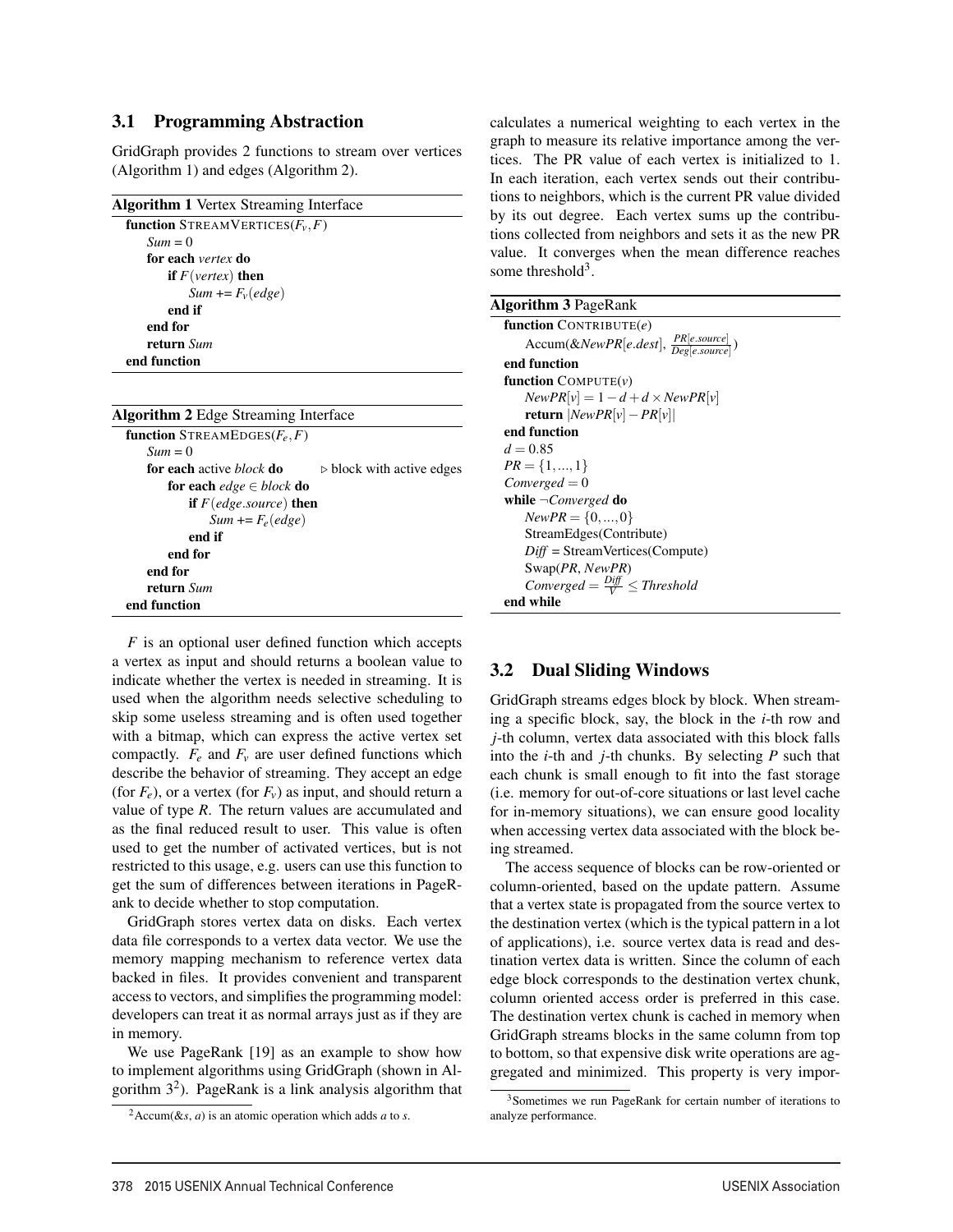

Figure 3: Illustration of dual sliding windows. It shows the first iteration of PageRank on the example graph. Shaded block and chunks are active (loaded into memory).

tant in practical use, especially for SSDs, since the write performance might degrade after writing large volume of data due to the write amplification phenomenon. On the other hand, since SSDs have upper limits of write cycles, it is thus important to reduce disk writes as much as possible to achieve ideal endurance.

Figure 3 visualizes how GridGraph uses dual sliding windows to apply updates onto vertices. PageRank is used as the example. The read window (in which we read current PageRank value and out degree from the source vertex) and the write window (in which we accumulate contributions to the new PageRank value of the destination vertex) slide as GridGraph streams edge blocks in the column-oriented order.

Since GridGraph applies in-place updates onto the active vertex chunk, there might exists data race, i.e. data of one vertex is concurrently modified by multiple worker threads. Thus, inside the process function  $F_e$ , users need to use atomic operations to apply thread-safe updates to vertices, so as to ensure the correctness of algorithms.

Utilizing the fact that the bandwidth of parallel randomized access to fast level storage is still orders of magnitude bigger than the sequential bandwidth of slow level storage (such as main memory vs. disks, and cache vs. main memory), the time of applying updates is overlapped with edge streaming. GridGraph only requires one read pass over the edges, which is advantageous to the solutions of GraphChi and X-Stream that need to mutate the edges (GraphChi) or first generating and then streaming through the updates (X-Stream).

Through read-only access to the edges, the memory required by GridGraph is very compact. In fact, it only needs a small buffer to hold the edge data being streamed so that other free memory can be used by page cache to hold edge data, which is very useful when active edge data becomes small enough to fit into memory.

Another advantage of this streaming-apply model is that it not only supports classical BSP [25] model, but also allows asynchronous [3] updates. Since vertex updates are in-place and instant, the effect of an update can be seen by following vertex accesses, which makes lots of iterative algorithms to converge faster.

#### 3.3 2-Level Hierarchical Partitioning

We first give the I/O analysis of GridGraph in a complete streaming-apply iteration, which all the edges and vertices are accessed. Assume edge blocks are accessed in the column-oriented order. Edges are accessed once and source vertex data is read *P* times while destination vertex data is read and written once. Thus I/O amount is

$$
E + P \times V + 2 \times V
$$

for each iteration. Thus a smaller *P* should be preferred to minimize I/O amount which seems opposite to the grid partitioning principle discussed in Section 2 that a larger *P* can ensure better locality and selective scheduling effect.

To deal with this dilemma, we apply a second level partitioning above the edge grid to reduce I/O accesses of vertices. The higher level partitioning consists of a  $Q \times Q$  edge grid. Given a specified amount of memory *M*, and the size of each vertex data *U* (including source and destination vertex), *Q* is selected to be the minimum integer which satisfies the condition

$$
\frac{V}{Q} \times U \leq M.
$$

As we mentioned in Section 2, *P* is selected to fit vertex data into last level cache of which the capacity is much smaller than memory. Hence *P* is much bigger than *Q*, i.e. the  $Q \times Q$  partitioning is more coarse-grained than the  $P \times P$  one, so that we can just virtually group the edge blocks by adjusting the accessing orders of blocks. Figure 4 illustrates this concept. The preprocessed grid consists of  $4 \times 4$  blocks, and a virtual  $2 \times 2$  grid partitioning is applied over it. The whole grid is thus divided into 4 big blocks, with each big block containing 4 small blocks. The number inside each block indicates the access sequence. An exact column-oriented access order is used in the original  $4 \times 4$  partitioning. After the second level  $2 \times 2$  over  $4 \times 4$  partitioning is applied, we access the coarse-grained (big) blocks in column-oriented order, and within each big block, we access the fine-grained (small) blocks in column-oriented order as well.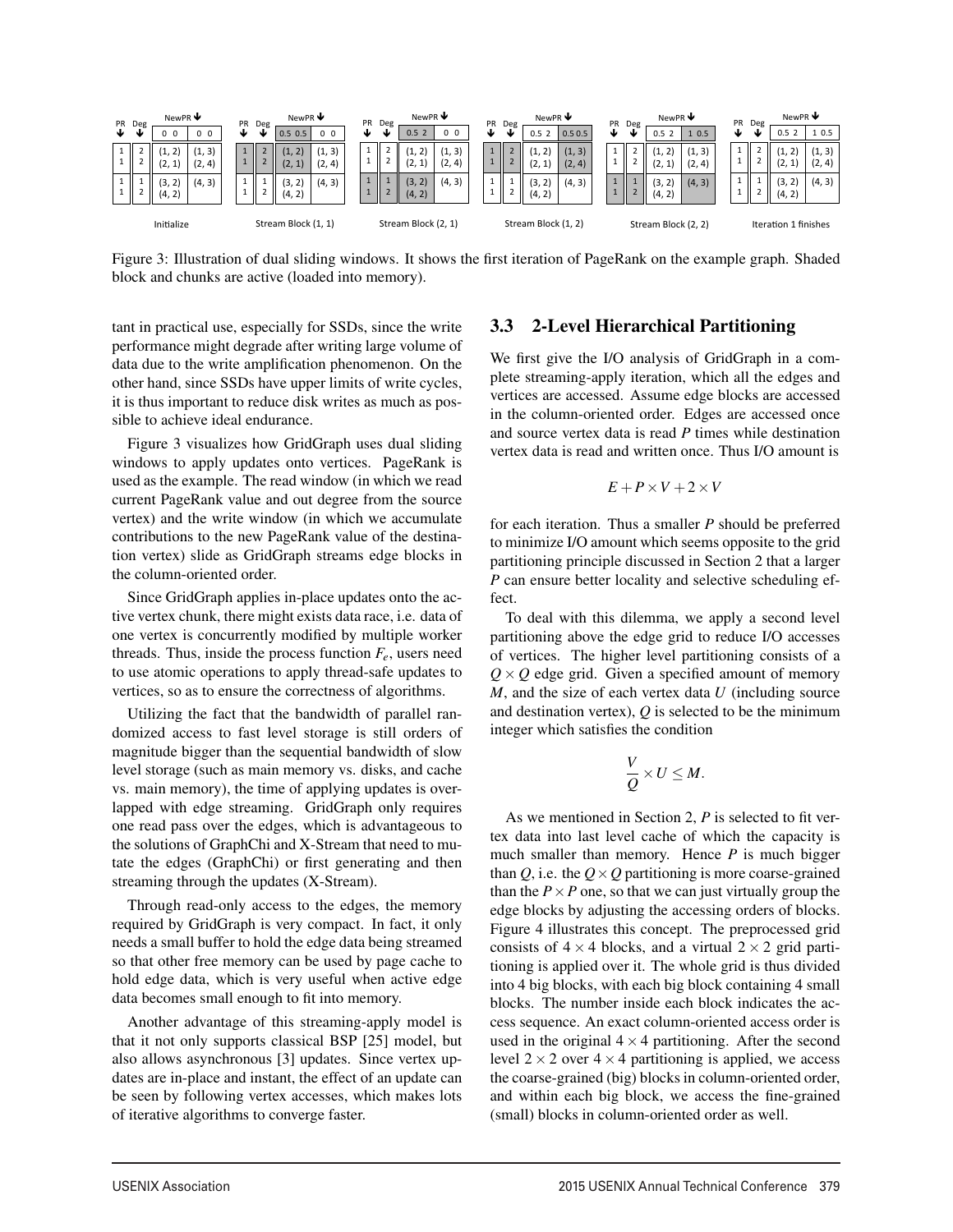|   | 5               |    | 13 |  |   | 3 | 9                    |                 |
|---|-----------------|----|----|--|---|---|----------------------|-----------------|
| 2 | 6               | 10 | 14 |  | 2 | 4 | 10                   | 12              |
| 3 |                 |    | 15 |  | 5 |   | 13                   |                 |
|   | 8               | 12 | 16 |  | 6 | 8 | 14                   | 16 <sub>1</sub> |
|   | 4x4 grid<br>(a) |    |    |  |   |   | (b) 2x2 virtual grid |                 |

Figure 4: A 2-Level Hierarchical Partitioning Example. The number inside each block indicates the access sequence.

This 2-level hierarchical partitioning provides not only flexibility but also efficiency since the higher level partitioning is virtual and GridGraph is able to utilize the outcome of lower level partitioning thus no more actual overhead is added. At the same time, good properties of the original fine-grained edge grid such as more selective scheduling chances can still be leveraged.

#### 3.4 Execution Implementation

Thanks to the good locality ensured by the property of dual sliding windows, the execution engine of GridGraph mainly concentrates on streaming edge blocks.

GridGraph streams each block sequentially. Before streaming, GridGraph first checks the activeness of each vertex chunk. Edge blocks are streamed one by one in the sequence that dual sliding windows needs, and if the corresponding source vertex chunk of the block is active, it is added to the task list.

GridGraph does computation as follows:

- 1. The main thread pushes tasks to the queue, containing the file, offset, and length to issue each read request. (Length is set to 24MB like in preprocessing to achieve full disk bandwidth.)
- 2. Worker thread fetches tasks from the queue until empty, read data from specified location and process each edge.

Each edge is first checked by a user defined filter function  $F$ , and if the source vertex is active,  $F_e$  is called on this edge to apply updates onto the source or destination vertex (note that we do not encourage users to apply updates onto both the source and destination vertex, which might make the memory mapped vector suffer from unexpected write backs onto the slow level storage).

#### 4 Evaluation

We evaluate GridGraph on several real world social graphs and web graphs, and shows significant performance improvement compared with current out-of-core

| Dataset     | V                 | Е.                | Data size | P   |
|-------------|-------------------|-------------------|-----------|-----|
| LiveJournal | 4.85M             | 69.0M             | 527 MB    | 4   |
| Twitter     | 61.6M             | 1.47B             | 11 GB     | 32  |
| UK          | 106M              | 3.74 <sub>R</sub> | $28$ GB   | 64  |
| Yahoo       | 1.41 <sub>B</sub> | 6.64B             | $50$ GB   | 512 |

Table 2: Graph datasets used in evaluation.

graph engines. GridGraph is even competitive with distributed systems when more powerful hardware can be utilized.

#### 4.1 Test Environment

Experiments are conducted on AWS EC2 storage optimized instances, including d2.xlarge instance, which contains 4 hyperthread vCPU cores, 30.5GB memory (30MB L3 Cache), and 3 HDDs of 2TB, and i2.xlarge instance, which has the same configuration with d2.xlarge except that it contains 1 800GB SSD instead of 3 2TB HDDs (and the L3 cache is 24MB). I2 instances are able to provide high IOPS while D2 instances can provide high-density storage. Both i2.xlarge and d2.xlarge instances can achieve more than 450GB/s sequential disk bandwidth.

For the I/O scalability evaluation, we also use more powerful i2.2xlarge, i2.4xlarge, and i2.8xlarge instances, which contain multiple (2, 4, 8) 800GB SSDs, as well as more (8, 16, 32) cores and (61GB, 122GB, 244GB) memory.

#### 4.2 System Comparison

We evaluate the processing performance of GridGraph through comparison with the latest version of GraphChi and X-Stream on  $d2$ .xlarge<sup>4</sup> and i2.xlarge instances.

For each system, we run BFS, WCC, SpMV and Pagerank on 4 datasets: LiveJournal [2], Twitter [12], UK [4] and Yahoo [29]. All the graphs are real-world graphs with power-law degree distributions. LiveJournal and Twitter are social graphs, showing the following relationship between users within each online social network. UK and Yahoo are web graphs that consist of hyperlink relationships between web pages, with larger diameters than social graphs. Table 2 shows the magnitude, as well as our selection of *P* for each graph. For BFS and WCC, we run them until convergence, i.e. no more vertices can be found or updated; for SpMV, we run one iteration to calculate the multiplication result; and for PageRank, we run 20 iterations on each graph.

<sup>4</sup>A software RAID-0 array consisting of 3 HDDs is set up for evaluation on d2.xlarge instances.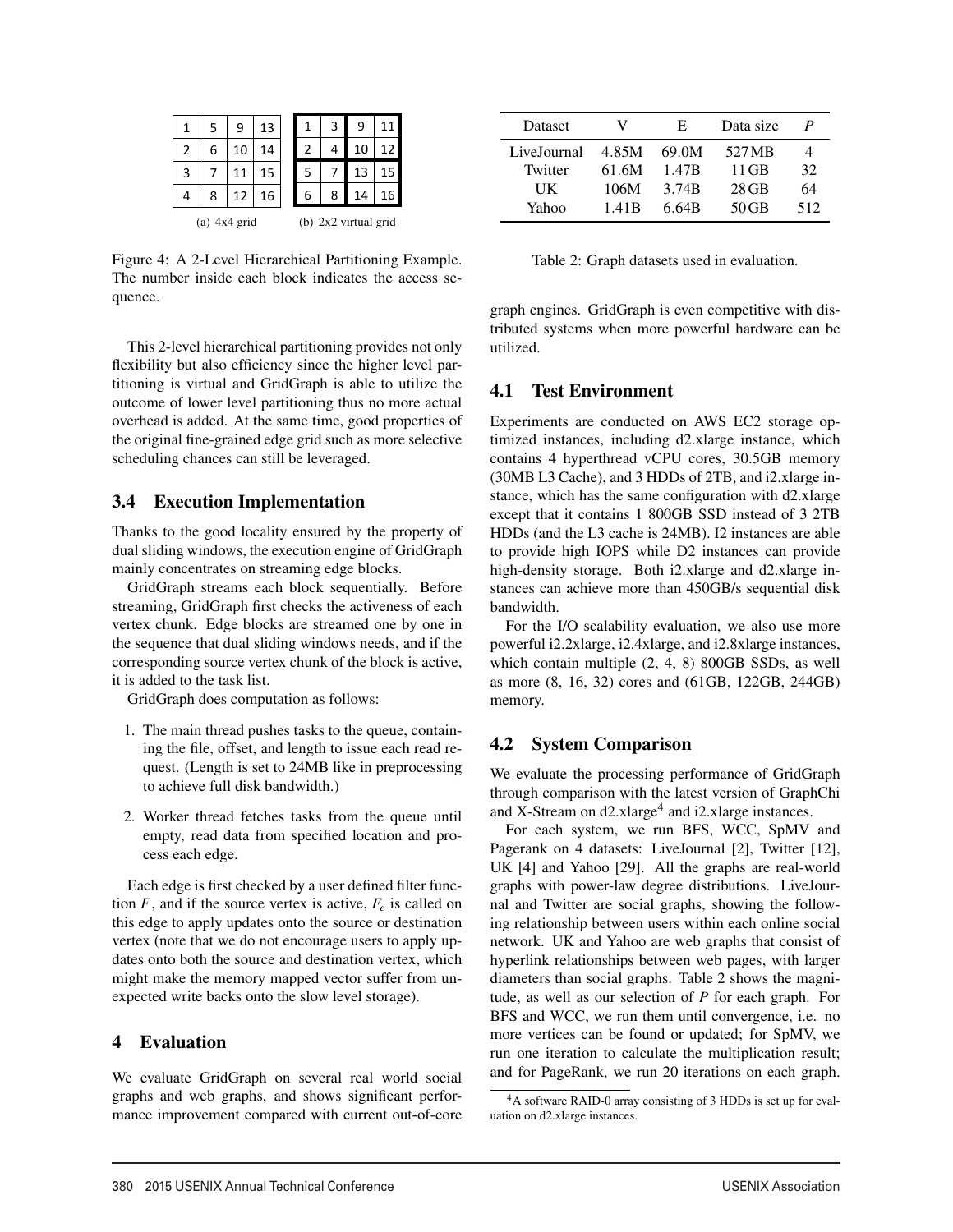|                |            |        | i2.xlarge (SSD) |        |                 | d2.xlarge (HDD) |             |        |  |
|----------------|------------|--------|-----------------|--------|-----------------|-----------------|-------------|--------|--|
|                | <b>BFS</b> | WCC    | <b>SpMV</b>     | PageR. | <b>BFS</b>      | <b>WCC</b>      | <b>SpMV</b> | PageR. |  |
| Live.Iournal   |            |        |                 |        |                 |                 |             |        |  |
| GraphChi       | 22.81      | 17.60  | 10.12           | 53.97  | 21.22           | 14.93           | 10.69       | 45.97  |  |
| X-Stream       | 6.54       | 14.65  | 6.63            | 18.22  | 6.29            | 13.47           | 6.10        | 18.45  |  |
| GridGraph      | 2.97       | 4.39   | 2.21            | 12.86  | 3.36            | 4.67            | 2.30        | 14.21  |  |
| <b>Twitter</b> |            |        |                 |        |                 |                 |             |        |  |
| GraphChi       | 437.7      | 469.8  | 273.1           | 1263   | 443.3           | 406.1           | 220.7       | 1064   |  |
| X-Stream       | 435.9      | 1199   | 143.9           | 1779   | 408.8           | 1089            | 128.3       | 1634   |  |
| GridGraph      | 204.8      | 286.5  | 50.13           | 538.1  | 196.3           | 276.3           | 42.33       | 482.1  |  |
| UK.            |            |        |                 |        |                 |                 |             |        |  |
| GraphChi       | 2768       | 1779   | 412.3           | 2083   | 3203            | 1709            | 401.2       | 2191   |  |
| X-Stream       | 8081       | 12057  | 383.7           | 4374   | 7301            | 11066           | 319.4       | 4015   |  |
| GridGraph      | 1843       | 1709   | 116.8           | 1347   | 1730            | 1609            | 97.38       | 1359   |  |
| Yahoo          |            |        |                 |        |                 |                 |             |        |  |
| GraphChi       |            | 114162 | 2676            | 13076  | -               | 106735          | 3110        | 18361  |  |
| X-Stream       | -          |        | 1076            | 9957   | $\qquad \qquad$ |                 | 1007        | 10575  |  |
| GridGraph      | 16815      | 3602   | 263.1           | 4719   | 30178           | 4077            | 277.6       | 5118   |  |

Table 1: Execution time (in seconds) with 8GB memory. "-" indicates that the corresponding system failed to finish execution in 48 hours.

GraphChi runs all algorithms in asynchronous mode, and an in-memory optimization is used when the number of vertices are small enough, so that vertex data can be allocated and hold in memory and thus edges are not modified during computation, which contributes a lot to performance on Twitter and UK graph.

Table 1 presents the performance of chosen algorithms on different graphs and systems with memory limited to 8GB to illustrate the applicability. Under this configuration, only the LiveJournal graph can be fit into memory, while other graphs require access to disks. We can see that GridGraph outperforms GraphChi and X-Stream on both HDD based d2.xlarge and SSD based i2.xlarge instances, and the performance does not vary much except for BFS on Yahoo, which lots of seek is experienced during the computation, thus making SSDs more advantageous than HDDs. In fact, sometimes better results can be achieved on d2.xlarge instance due to the fact that the peak sequential bandwidth of 3 HDDs on d2.xlarge is slightly greater than that of 1 SSD on i2.xlarge.

Figure 5 shows the disk bandwidth usage of 3 systems, which records the I/O throughput of a 10-minute interval running PageRank on Yahoo graph, using a d2.xlarge instance. X-Stream and GridGraph are available to exploit high sequential disk bandwidth while GraphChi is not so ideal due to more fragmented reads and writes across many shards. GridGraph try to minimize write amount thus more I/O is spent on read while X-Stream has to write a lot more data.



Figure 5: Disk bandwidth usage chart of a 10-minute interval on GraphChi, X-Stream and GridGraph.  $\bar{R}$  = average read bandwidth;  $\bar{W}$  = average write bandwidth.

For algorithms that all the vertices are active in computation, like SpMV and PageRank (thus every edge is streamed), GridGraph has significant reduction in I/O amount that is needed to complete computation. GraphChi needs to read from and write to edges to propagate vertex states, thus  $2 \times E$  I/O amount to edges are required. X-Stream needs to read edges and generate updates in scatter phase, and read updates in gather phase, thus a total I/O amount of  $3 \times E$  is required (note that the size of updates is in the same magnitude as edges). On the other hand, GridGraph only requires one read pass over the edges and several passes over the vertices. The write amount is also optimized in GridGraph, which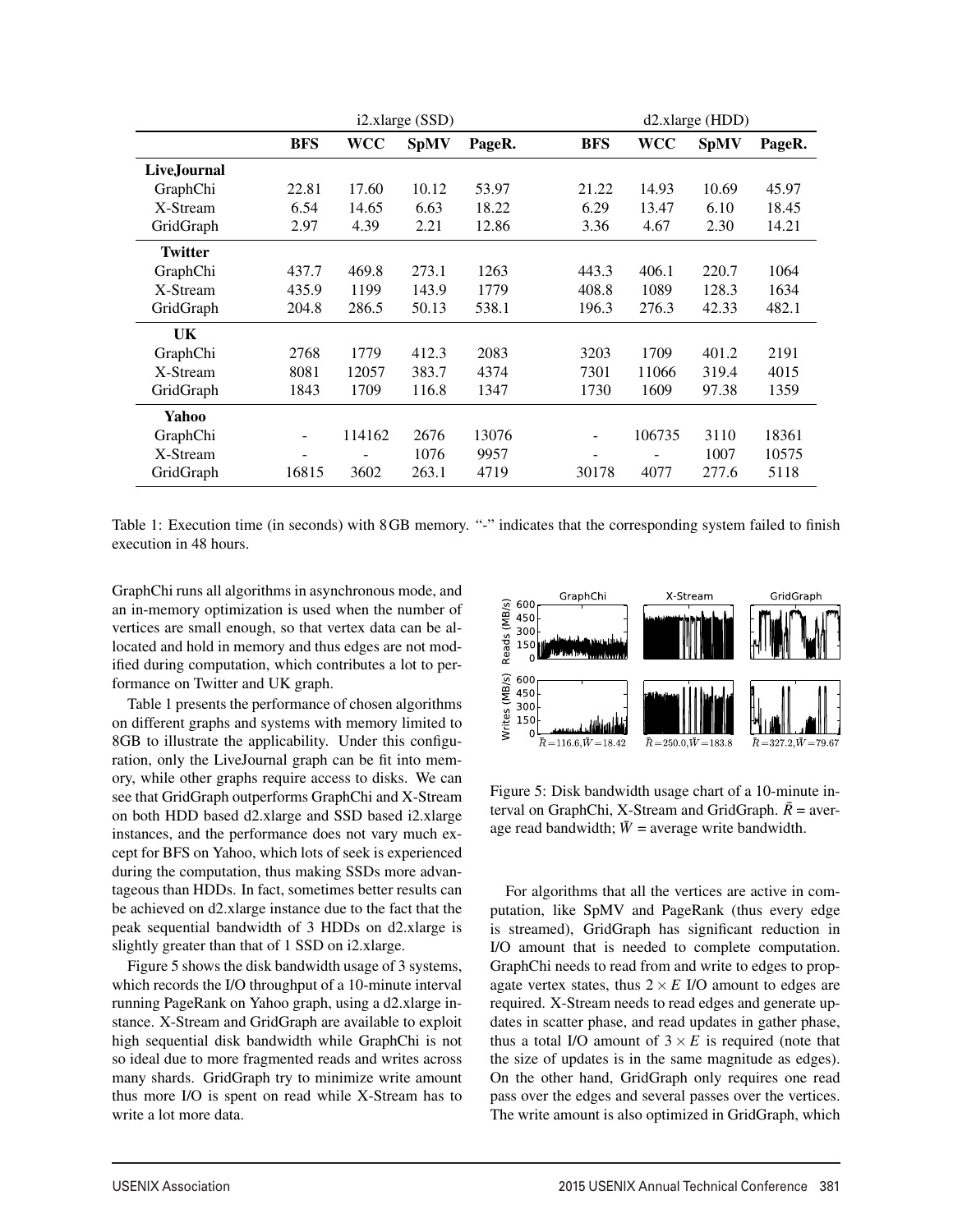

Figure 6: I/O amount comparison.

only one pass over the vertex data is needed. Figure 6(a) shows the I/O amount that each system needs to complete 5 iterations of PageRank on Yahoo graph. We can see that the input amount of GridGraph is about 60 percent of X-Stream and GraphChi, while the output amount of GridGraph is about 4.5 times less. Thanks to the nice vertex access pattern of dual sliding windows, vertex updates are aggregated within a chunk, which can be a very useful feature in practical use. For graphs that all the vertex data can be cached in memory (like in Figure 6(b)), only one disk read in the first iteration and one disk write after the final iteration is required no matter how many iterations are needed.

For iterative algorithms that only a portion of the whole vertex set participates in the computation of some iterations, such as BFS and WCC, GridGraph can benefit from another good property of grid partitioning that we can skip lots of useless reads with selective scheduling. We compare the I/O amount versus X-Stream and GraphChi using WCC on Twitter graph in Figure 6(b), and provide a per iteration I/O amount in Figure 6(c). We can see that I/O amount decreases with the convergence of the algorithm. In fact, when the volume of active edges reaches a certain level such that the data size is smaller than memory capacity, the page cache could buffer almost all of the edges that might be needed in latter iterations, thus complete the following computations very fast. This phenomenon is more obvious in web graphs than in social graphs, since the graph diameter is much bigger. GraphChi also supports selective scheduling, and its shard representation can have even better effect than GridGraph on I/O reduction. Though I/O amount required by GraphChi is rather small, it has to issue many fragmented reads across shards. Thus the performance is not ideal enough due to limited bandwidth usage.

Another interesting observation from Figure 6(c) is that GridGraph converges faster than X-Stream. This is due to the availability to support asynchronous update in GridGraph that applied updates can be used directly in the same iteration. In WCC, we always push the latest label through edges, which can speed up the label propagation process.

We conclude that GridGraph can perform well on large-scale real world graphs with limited resource. The reduction in I/O amount is the key to the performance gain.

#### 4.3 Preprocessing Cost

Table 3 shows the preprocessing cost of GraphChi and GridGraph on i2.xlarge (SSD) and d2.xlarge (HDD) instances<sup>5</sup>. For SSDs, we only need to partition the edges and append them to different files. For HDDs, a merging phase that combines all the edge block files is required after partitioning. It is known that HDDs do not perform well on random access workloads due to high seek time and low I/O concurrency while SSDs do not have such severe performance penalty. As *P* increases, edge blocks become smaller and the number of blocks increases, thus making it hard for HDDs to achieve full sequential bandwidth since more time will be spent on seeking to potentially different positions. By merging all the blocks together and use offsets to indicate the region of each block, we can achieve full sequential throughput and benefit from selective scheduling at the same time.

We can see that GridGraph outperforms GraphChi in preprocessing time. GridGraph uses a lightweight range based partitioning, thus only one sequential read over the input edge list and append-only sequential writes to  $P \times P$ edge block files are required, which can be handled very well by operating systems.

Figure 7 shows the preprocessing cost on a d2.xlarge instance using Twitter graph with different selections of *P*. We can see that as *P* becomes larger, the partitioning time and especially the merging time becomes longer, due to the fact that more small edge blocks are generated. Yet we can see the necessity of this merging phase on

 $5X$ -Stream does not require explicit preprocessing. Its preprocessing is covered in the first iteration before computation.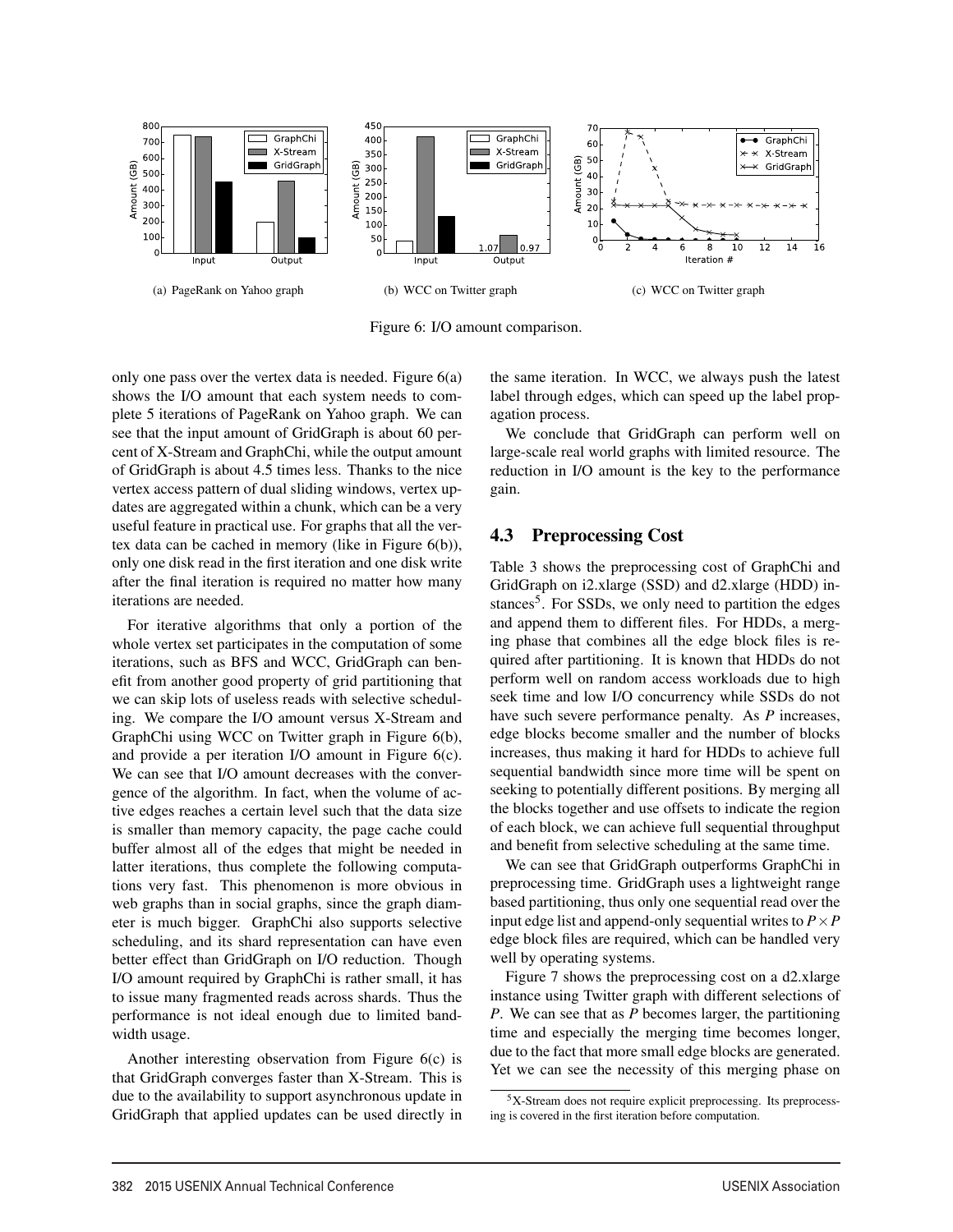|                                  |                     |                       | $C(S)$ $G(S)$ $C(H)$ $G(H)$ $P$ $G(H)$ $M$ $G(H)$ $A$ |        |
|----------------------------------|---------------------|-----------------------|-------------------------------------------------------|--------|
| LiveJournal   14.73 1.99   13.06 |                     | 1.64                  | 1.02                                                  | 2.66   |
| Twitter                          | $516.3$ 56.59 425.9 | 76.03                 | 117.9                                                 | 193.9  |
| UK                               |                     | 1297 153.8 1084 167.6 | 329.7                                                 | 497.3  |
| Yahoo                            | 2702 277.4 2913     | 352.5                 | 2235.6                                                | 2588.1 |

Table 3: Preprocessing time (in seconds) for GraphChi and GridGraph on 4 datasets. C = GraphChi, G = GridGraph;  $S = SSD$ ,  $H = HDD$ ;  $P = time$  for partitioning phase,  $M = time$  for merging phase,  $A = overall$  time.



Figure 7: Preprocessing time on Twitter graph with different selections of *P* (from 2 to 512).



Figure 8: Execution time of PageRank on Twitter graph with different selections of *P* (from 2 to 512).

HDD based systems since several passes over the edge blocks are often required in multi-iteration computations, which can benefit a lot from this extra preprocessing cost.

We conclude that the preprocessing procedure in Grid-Graph is very efficient and essential.

#### 4.4 Granularity of Partitioning

First, we evaluate the impact on performance with different selections of *P* for in-memory situations. Figure 8 shows the execution time of PageRank (5 iterations) on Twitter graph. We use all the available memory (30.5GB) of an i2.xlarge instance, so that the whole graph (includ-



Figure 9: Execution time of SpMV on Yahoo graph with different selections of *Q* (from 512 to 2).

ing vertex and edge data) can be fit into memory. We can see that *P* should be neither too small nor too large to achieve a good performance. When *P* is too small, i.e. each vertex chunk can not be put into last level cache, the poor locality significantly affects the efficiency of vertex access. When *P* is too large, more data race between atomic operations in each vertex chunk also slows down the performance. Thus we should choose *P* by considering the size of last level cache as we mentioned in Section 2 to achieve good in-memory performance either when we have a big server with large memory or when we are trying to process a not so big graph that can be fit into memory.

Next, we evaluate the impact of second level partitioning on performance for out-of-core scenarios. Figure 9 shows the execution time of SpMV on Yahoo graph with different selections of *Q*. Memory is limited to 8GB on an i2.xlarge instance so that the whole vertex data can not be cached in memory (via memory mapping). As *Q* decreases, we can see that the execution time descends dramatically due to the fact that a smaller *Q* can reduce the passes over source vertex data. Thus we should try to minimize Q when data of  $\frac{V}{Q}$  vertices can be fit into memory, according to the analysis in Section 3.

We conclude that the 2-level hierarchical partitioning used in GridGraph is very essential to achieve good performance for both in-memory and out-of-core scenes.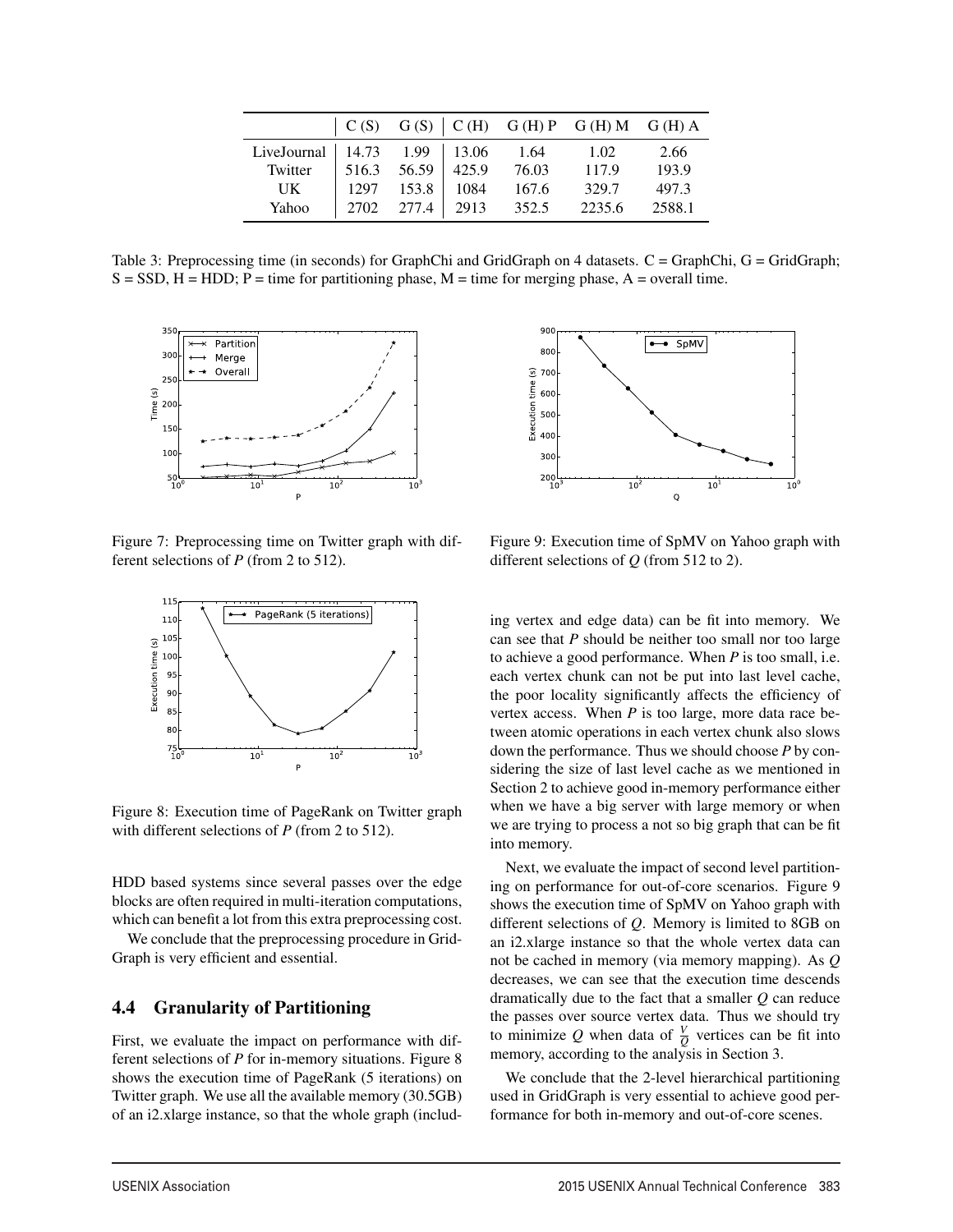|        |       | Memory Twitter WCC Yahoo PageRank |
|--------|-------|-----------------------------------|
| 8GB    | 286.5 | 1285                              |
| 30.5GB | 120.6 | 943.1                             |

Table 4: Scalability with Memory. Execution time is in seconds.



Figure 10: Scalability with I/O.

#### 4.5 Scalability

We evaluate the scalability of GridGraph by observing the improvement when more hardware resource is added.

Table 4 shows the performance variance of WCC on Twitter graph and PageRank (5 iterations) on Yahoo graph when usable memory increases. With the memory increased from 8GB to 30.5GB, the whole undirected Twitter graph (22GB) can be fit into memory, so that edge data is read from disks only once. Meanwhile, with 30.5GB memory, the whole vertex data of Yahoo graph (16GB) can be cached in memory via memory mapping, thus only one pass of read (when program initializes) and write (when program exits) of vertex data is required.

We also evaluate the performance improvement with disk bandwidth. Figure 10 shows the performance when using other I2 instances. Each i2.[*n*]xlarge instance contains  $n$  800GB SSDs, along with  $4 \times n$  hyperthread vCPU cores, and  $30.5 \times n$  RAM. Disks are set up as a software RAID-0 array. We do not limit the memory that Grid-Graph can use, but force direct I/O to the edges to bypass the effect of page cache. We can see that GridGraph scales almost linearly with disk bandwidth.

We conclude that GridGraph scales well when more powerful hardware resource can be utilized.

#### 4.6 Comparison with Distributed Systems

From the result in Figure 10, we find that the performance of GridGraph is even competitive with distributed graph systems. Figure 11 shows the performance comparison between GridGraph using an i2.4xlarge in-



Figure 11: Performance comparison with PowerGraph and GraphX.

stance (containing 16 hyperthread cores, 122GB RAM, 4 800GB SSDs, \$3.41/h), versus PowerGraph and GraphX on a cluster with 16 m2.4xlarge instances (each with 8 cores, 68.4GB RAM, 2 840GB HDDs, \$0.98/h), using the result from [28]. We can find that even single-node disk based solutions can provide good enough performance (note that we do edge streaming via direct I/O in Figure 10) and significant reduction in cost (\$3.41/h vs. \$15.68/h). Moreover, GridGraph is a very convenient single-node solution to use and deploy, thus reducing the effort that cluster-based solutions concerns about. In fact, limited scaling is observed in distributed graph engines ([28]) due to high communication overhead relative to computation in many graph algorithms while GridGraph can scale smoothly as the memory and I/O bandwidth being increased.

We conclude that GridGraph is competitive even with distributed systems when more powerful hardware is available.

#### 5 Related Work

While we have discussed GraphChi and X-Stream in detail, there are other out-of-core graph engines using alternative approaches. TurboGraph [9] manages adjacency lists in pages, issues on-demand I/O requests to disks, and employs a cache manager to maintain frequently used pages in memory to reduce disk I/O. It is efficient for targeted queries like BFS while for applications that require global updates, the performance might degrade due to frequent accesses to the large vector backed on disks. FlashGraph [34] implements a semiexternal memory graph engine which stores vertex states in memory and adjacency lists on SSDs, and presents impressive performance. Yet it lacks the ability to process extremely large graphs of which vertices can not be fit into memory. MMap [15] presents a simple approach by leveraging memory mapping mechanism in operating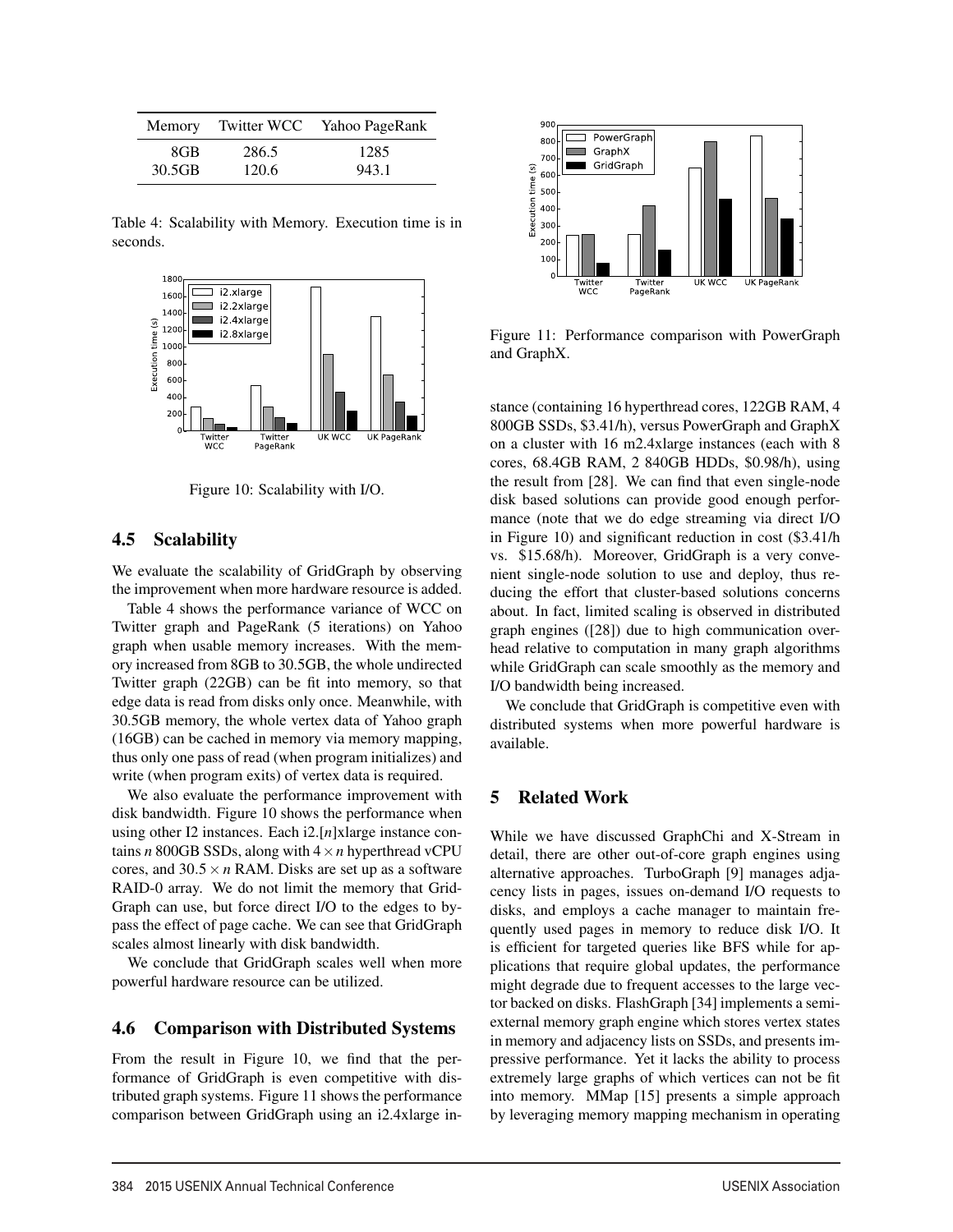systems by mapping edge and vertex data files in memory. It provides good programmability and is efficient when memory is adequate, while may suffer from drastic random writes when memory is not enough due to the random vertex access pattern. These solutions require a sorted adjacency list representation of graph, which needs time-consuming preprocessing, and SSDs to efficiently process random I/O requests. GraphQ [26] divides graphs into partitions and uses user programmable heuristics to merge partitions. It aims to answer queries by analyzing subgraphs. PathGraph [31] uses a pathcentric method to model a large graph as a collection of tree-based partitions. Its compact design in storage allows efficient data access and achieves good performance on machines with sufficient memory. Galois [18] provides a machine-topology-aware scheduler, a priority scheduler and a library of scalable data structures, and uses a CSR format of graphs in its out-of-core implementation. GridGraph is inspired by these works on out-of-core graph processing, such as partitioning, locality and scheduling optimization, but is unique in its wide applicability and hardware friendliness that only limited resource is required and writes to disks are optimized. This not only provides good performance, but also protects disks from worn-out, especially for SSDs.

There are many graph engines using shared memory configurations. X-Stream [21] has its in-memory streaming engine and uses a parallel multistage shuffler to fit vertex data of each partition into cache. Ligra [23] is a shared-memory graph processing framework which provides two very simple routines for mapping over vertices and edges, inspiring GridGraph for the streaming interface. It adaptively switches between two modes based on the density of active vertex subsets when mapping over edges, and is especially efficient for applications like BFS. Polymer [32] uses graph-aware data allocation, layout and access strategy that reduces remote memory accesses and turns inevitable random remote accesses into sequential ones. While GridGraph concentrates on out-of-core graph processing, some of the techniques in these works can be integrated to improve in-memory performance further.

The 2D grid partitioning used in GridGraph is also utilized similarly in distributed graph systems and applications [10, 28, 30] to reduce communication overhead. PowerLyra [6] provides an efficient hybrid-cut graph partitioning algorithm which combines edge-cut and vertex-cut with heuristics that differentiate the computation and partitioning on high-degree and low-degree vertices. GridGraph uses grid partitioning to optimize the locality of vertex accesses when streaming edges and applies a novel 2-level hierarchical partitioning to adapt to both in-memory and out-of-core situations.

#### 6 Conclusion

In this paper, we propose GridGraph, an out-of-core graph engine using a grid representation for large-scale graphs by partitioning vertices and edges to 1D chunks and 2D blocks respectively, which can be produced efficiently through a lightweight range-based shuffling. A second logical level partitioning is applied over this grid partitioning and is adaptive to both in-memory and outof-core scenarios.

GridGraph uses a new streaming-apply model that streams edges sequentially and applies updates onto vertices instantly. By streaming edge blocks in a localityfriendly manner for vertices, GridGraph is able to access the vertex data in memory without involving I/O accesses. Furthermore, GridGraph could skip over unnecessary edge blocks. As a result, GridGraph achieves significantly better performance than state-of-the-art outof-core graph systems, such as GraphChi and X-Stream, and works on both HDDs and SSDs. It is particularly interesting to observe that in some cases, GridGraph is even faster than mainstream distributed graph processing systems that require much more resources.

The performance of GridGraph is mainly restricted by I/O bandwidth. We plan to employ compression techniques[5, 14, 24] on the edge grid to further reduce the I/O bandwidth required and improve efficiency.

#### Acknowledgments

We sincerely thank our shepherd Haibo Chen and the anonymous reviewers for their insightful comments and suggestions. This work is partially supported by the National Grand Fundamental Research 973 Program of China (under Grant No. 2014CB340402) and the National Natural Science Foundation of China (No. 61232008).

#### References

- [1] AVERY, C. Giraph: Large-scale graph processing infrastructure on hadoop. *Proceedings of the Hadoop Summit. Santa Clara* (2011).
- [2] BACKSTROM, L., HUTTENLOCHER, D., KLEINBERG, J., AND LAN, X. Group formation in large social networks: membership, growth, and evolution. In *Proceedings of the 12th ACM SIGKDD international conference on Knowledge discovery and data mining* (2006), ACM, pp. 44–54.
- [3] BERTSEKAS, D. P., AND TSITSIKLIS, J. N. *Parallel and Distributed Computation: Numerical Methods*. Prentice-Hall, Inc., Upper Saddle River, NJ, USA, 1989.
- [4] BOLDI, P., SANTINI, M., AND VIGNA, S. A large time-aware web graph. In *ACM SIGIR Forum* (2008), vol. 42, ACM, pp. 33– 38.